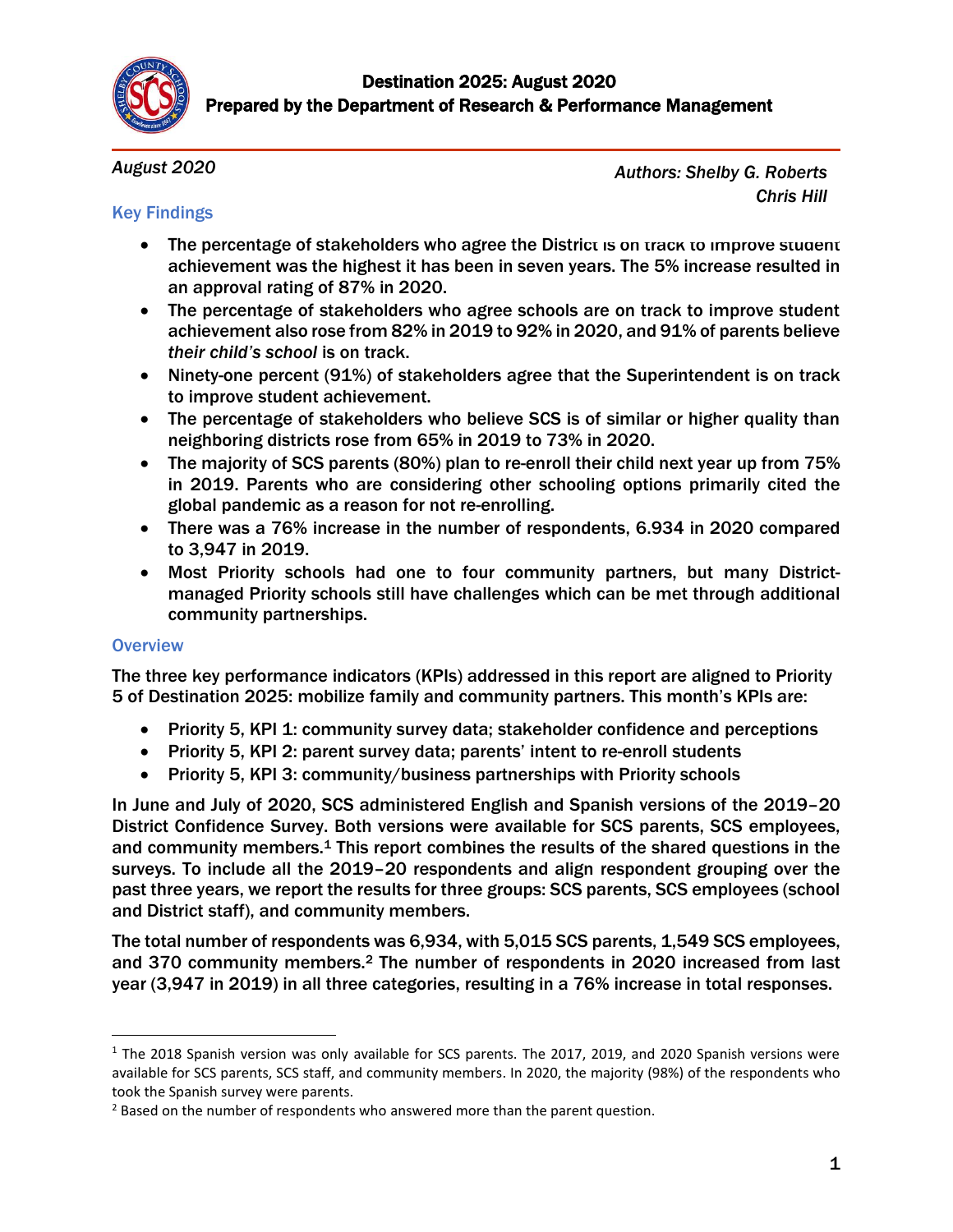

Stakeholder Confidence and Perceptions of SCS

## On Track to Improve Student Achievement

The percentage of stakeholders who agree that the **District** is on track to improve student achievement increased from 82% in 2019 to 89% in 2020. This year saw the highest level of agreement in seven years (see Figure 1). The District's rating includes responses about the Central Office and Superintendent.





Ninety-one percent (91%) of respondents agree that the Superintendent, Dr. Joris Ray, is on track to improve student achievement with 93% of staff and 90% parents in agreement. Central Office had an overall rating of 87% with 34% in completely agreement that the Central Office is on track to improve student achievement.

There was also a stark increase in the percentage of stakeholders who agree that schools are on track to improve student achievement with an increase from 82% in 2019 to 92% in 2020 (see Figure 2). The percentage of stakeholders who completely agree rose from 39% in 2019 to 43% in 2020.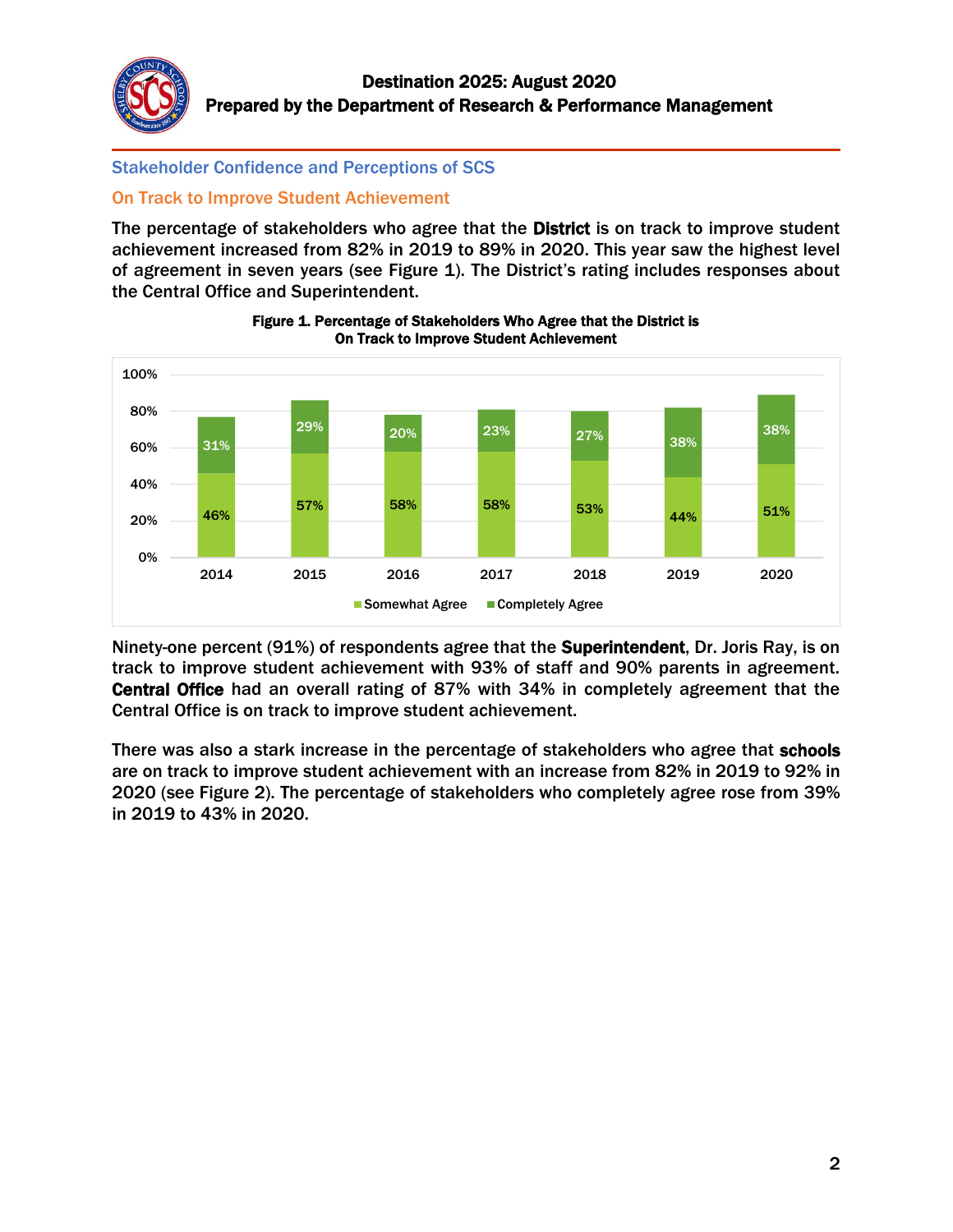



Figure 2. Percentage of Stakeholders Who Agree that the Schools are On Track to Improve Student Achievement

The 2017-2020 surveys asked SCS parents for their level of agreement on whether their child's school is on track to improve student achievement. In 2020, 58% of parents completely agreed and 33% somewhat agreed for a total of 91%. <sup>3</sup> This was an 8% increase from the 2019 responses (see Figure 3) due to an increase in parents who were in complete agreement.





# SCS Quality Compared to Neighboring Districts

Across all stakeholders, 23% report that SCS is of higher quality, 50% report that SCS is of similar quality, and 27% report that SCS is of lower quality than neighboring school districts. The percentage of respondents reporting that SCS is of higher or similar quality (73%) increased from 65% in 2019. Although the higher quality rating decreased (23% vs 27% in

 $\overline{a}$ <sup>3</sup> Parents had the ability to rate up to three of their children's schools for this item.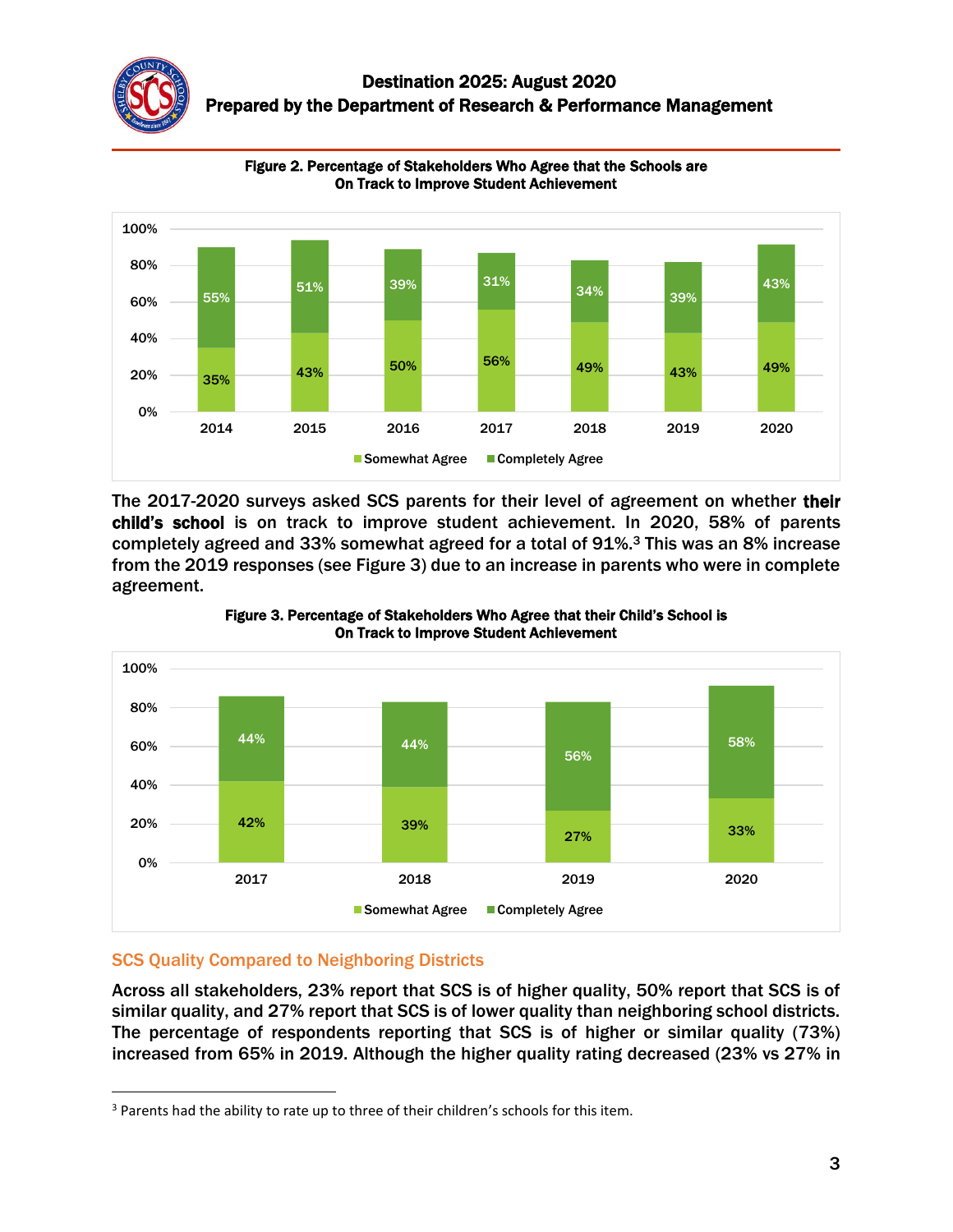

2019), the similar quality rating increased significantly (50% vs 38% in 2019) since last year. By group, community members perceive the quality of SCS as lower than SCS parents and employees (see Figure 44).



Figure 4. Percentage of Perceived Overall Quality of SCS Compared to Neighboring School Districts

Parent's Intent to Re-enroll Students

 $\overline{a}$ 

The majority (80%) of SCS parents report that they will re-enroll their school-age children next year (see Figure 5). Parents' plans for re-enrollment increased since last year (75%).



Figure 5: Percentage of SCS Parents/Family Members who Intend to Re-Enroll their School-Age Children Next Year

<sup>&</sup>lt;sup>4</sup> As in 2019, the across-stakeholder dotted lines and by-group results include SCS parents, SCS school-based and District employees, and community members.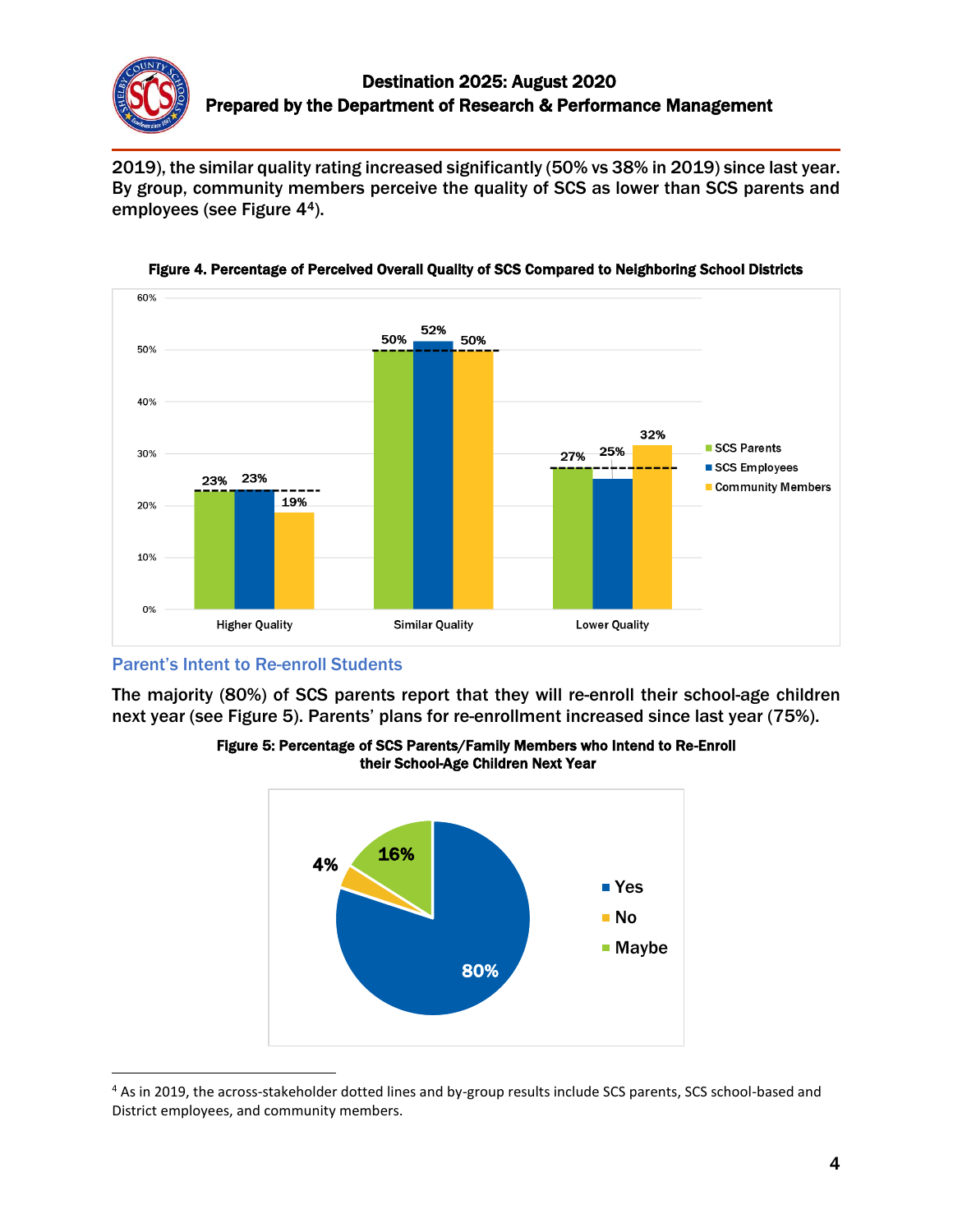

In 2020, approximately 93% of the parents completing the Spanish version said that they would re-enroll their children compared to 71% of the parents completing the English version. The primary reason parents considered not re-enrolling was concern around the global pandemic. (Appendix A provides complete themes and related comments based on qualitative analyses of English and Spanish-speaking parents' explanations for why they may not re-enroll or will not re-enroll their children in SCS next year.)

#### Priority Schools' Community/Business Partnerships

SCS currently has 18 schools (15 District-managed, three charter) on the State Priority List because they are in the bottom 5% for student achievement across Tennessee. Based on 2019–20 school reports to Family and Community Engagement, District-managed Priority schools had a range of one to seven community/business partnerships. Two thirds of the Priority schools (67%; 10) had one to four partnerships (see Figure 6).





## Priority Schools Needs Assessment

In spring 2020, District-managed schools were asked to complete a community needs assessment survey to identify assets and gaps related to student and family needs within and outside of schools. This section summarizes open-ended comments that principals provided near the end of the survey about needs and challenges that they still need support to address. The themes may help District leaders determine opportunities for new investments, new community partnerships and different resource allocations to improve school/community assets going forward.

## Physical Plant Needs for Priority Schools

When asked to assess plant needs, painting was the most frequent response given (26%). Examples of such responses include things like "painting inside and out", "painting of classrooms", "painting of the halls", etc., then general maintenance (16%) and HVAC needs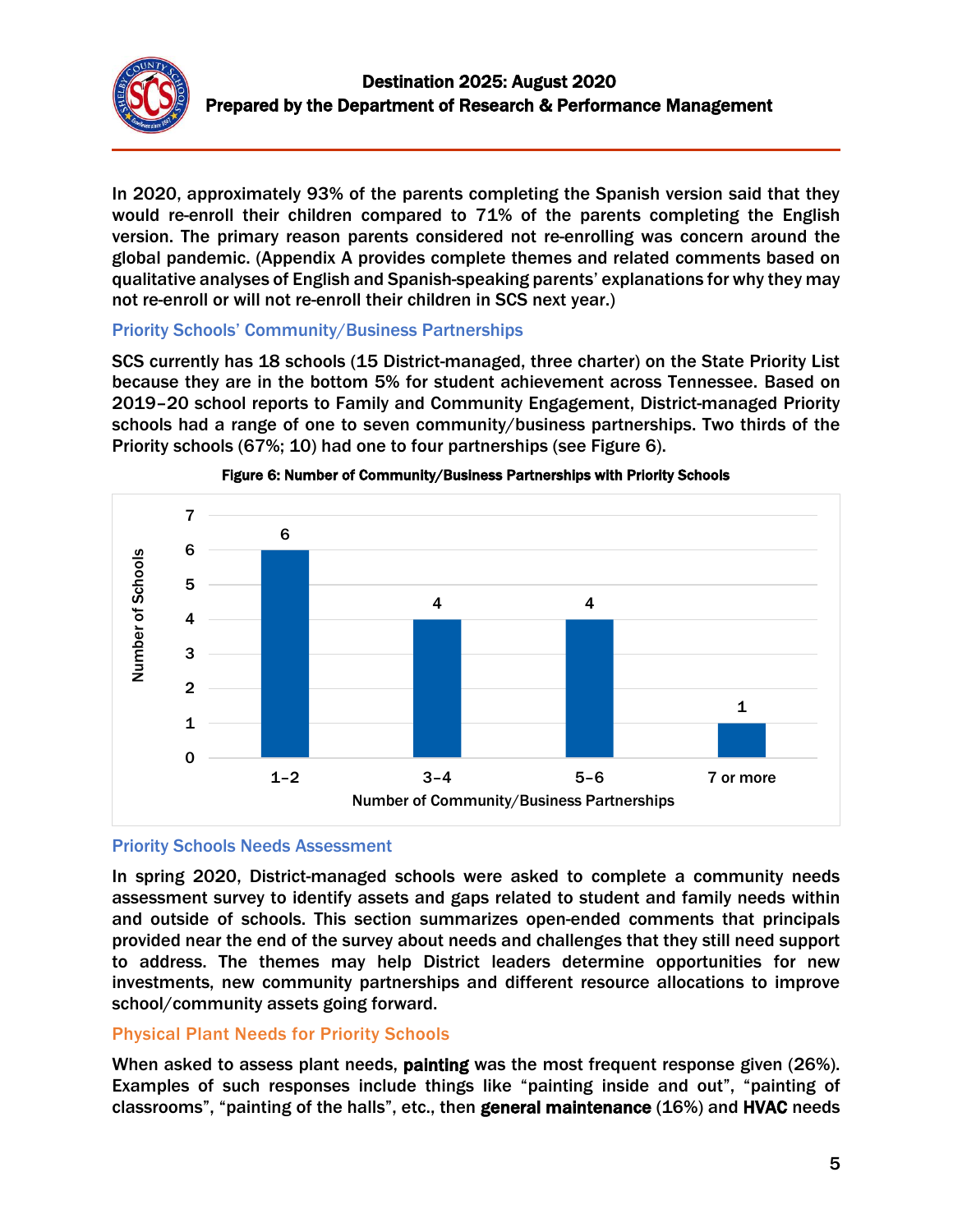

(11%) were the next most frequent responses, examples include "pressure washing", "high dusting-remove dust from light fixtures", and "consistent heating and air conditioning" and "classroom heating/AC" respectively. These first three categories account for over half (52%) of all responses from Priority schools.

| <b>Priority Schools' Physical Plant/Building Needs</b> |                  |                |  |
|--------------------------------------------------------|------------------|----------------|--|
| <b>Services Needed</b>                                 | <b>Responses</b> |                |  |
|                                                        | %                | n              |  |
| Paint                                                  | 26%              | 10             |  |
| General Maintenance/Repair/Cleaning                    | 16%              | 6              |  |
| <b>HVAC/Electrical</b>                                 | 11%              | 4              |  |
| Roofing                                                | 8%               | 3              |  |
| <b>Flooring/Carpet Removal</b>                         | 8%               | 3              |  |
| Doors/Windows                                          | 8%               | 3              |  |
| Paving/Concrete                                        | 5%               | $\overline{2}$ |  |
| Furniture/IT                                           | 5%               | $\overline{2}$ |  |
| Plumbing/Leak                                          | 3%               | 1              |  |
| <b>Construction/Renovation</b>                         | 3%               | 1              |  |
| <b>Additional space/Storage</b>                        | 3%               | 1              |  |
| <b>Other</b>                                           | 5%               | $\overline{2}$ |  |
| Total                                                  |                  | 38             |  |

## Additional School Support Needs for Priority Schools

Responses for additional school services were led by parent/family services (32%), health and wellness (24%), transportation (13%), tutoring and mentoring (11%). Parent/family services included examples like "curriculum training for parents" "support for adult GED", with most responses indicating a need to support furthering the education or training of parents. Health and wellness responses were mostly related to behavioral and mental health to support SEL for students. Transportation responses highlighted a need to support students with getting to after school activities and community centers.

| <b>Priority Schools Support Needs</b> |                  |                |
|---------------------------------------|------------------|----------------|
| <b>School Services</b>                | <b>Responses</b> |                |
|                                       | ℅                | n              |
| <b>Parent/Family Services</b>         | 32%              | 12             |
| <b>Health and Wellness</b>            | 24%              | 9              |
| <b>Transportation</b>                 | 13%              | 5              |
| <b>Tutor/Mentoring</b>                | 11%              | 4              |
| <b>Staffing</b>                       | 8%               | 3              |
| <b>Athletics</b>                      | 4%               | $\overline{2}$ |
| <b>Technology</b>                     | 3%               | 1              |
| <b>Facilities</b>                     | 3%               | 1              |
| <b>Other</b>                          | 3%               | 1              |
| <b>Total</b>                          |                  | 38             |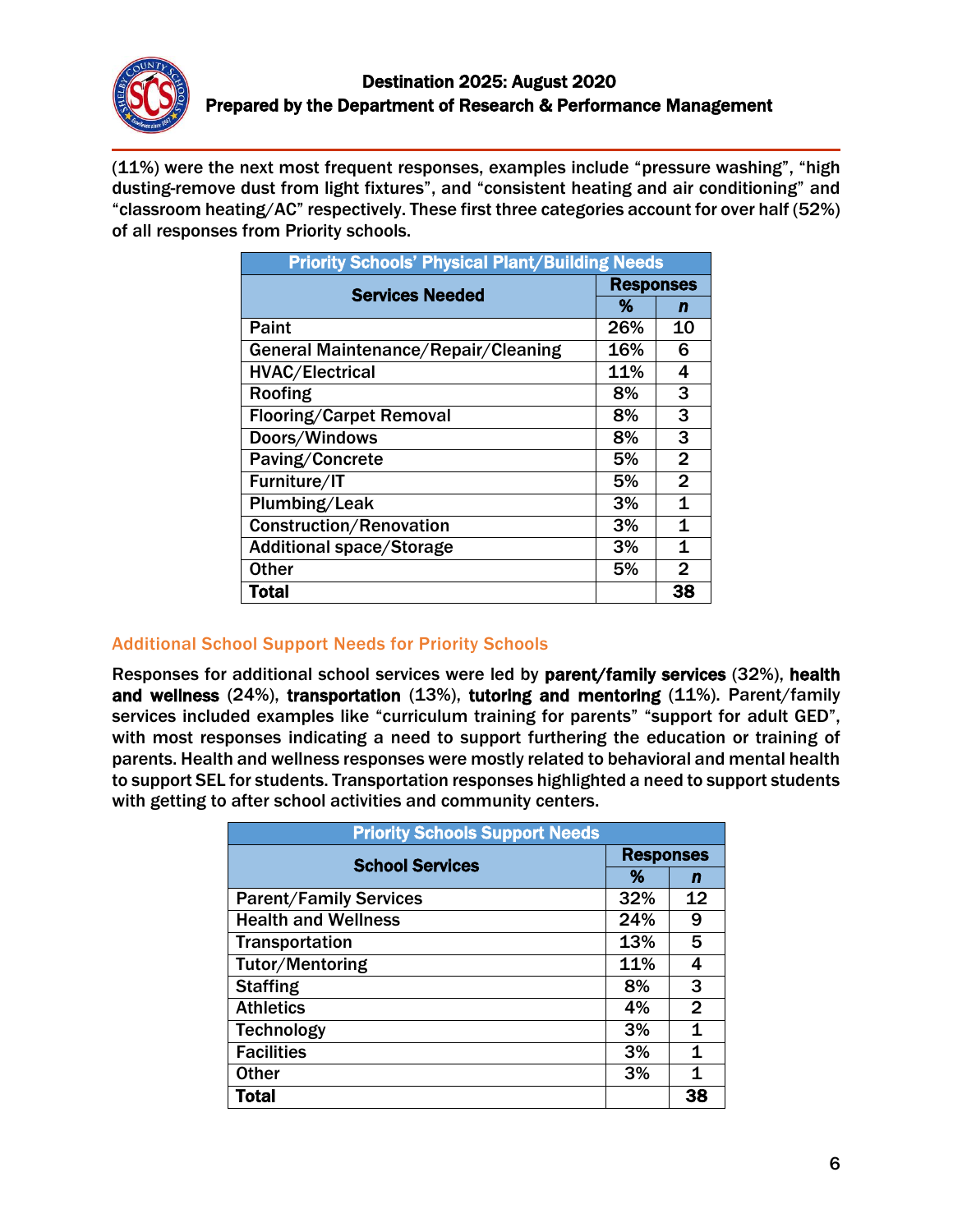

## Additional Community Support Needs for Priority Schools

There were much fewer responses for additional community services compared to school services and plant needs. Most responses indicated a need for health and wellness (36%) as well as family services (21%). The health and wellness responses share some overlap with responses of the same categorical name for school services, with the most prevalent need being mental and behavioral health services. Family service needs identified as an additional community service were geared toward parenting skills and providing additional resources to families.

| <b>Priority Schools' Community Support Needs</b> |                  |              |  |
|--------------------------------------------------|------------------|--------------|--|
| <b>Community Service</b>                         | <b>Responses</b> |              |  |
|                                                  | %                | %            |  |
| <b>Health and Wellness</b>                       | 36%              | 5            |  |
| <b>Family Services</b>                           | 21%              | 3            |  |
| <b>Transportation</b>                            | 14%              | $\mathbf{2}$ |  |
| <b>Job Training/Placement</b>                    | 7%               | 1            |  |
| <b>Facilities</b>                                | 7%               | 1            |  |
| <b>Public Safety</b>                             | 7%               | 1            |  |
| <b>Other</b>                                     | 7%               | 1            |  |
| <b>Total</b>                                     |                  |              |  |

Overall, the additional services identified in the school and in the community align in support of continued education and job training for parents, health and wellness services for the whole family, and additional supports for students by means of transportation to activities and community centers.

## Major Challenges in the School and/or Community

The major challenge that most respondents identified is poverty/housing/food (23%). This challenge is inclusive of comments on unemployment rate, mobility rate, and homelessness. The next major challenge highlighted in responses is behavioral/mental health (18%). This being presented as a major challenge aligns with the additional services that respondents would like to see in the school or community. Parent/community involvement (13%) included comments advocating for more community partners, more engagement with PTA, mentorship, and overall community ownership of school/student support.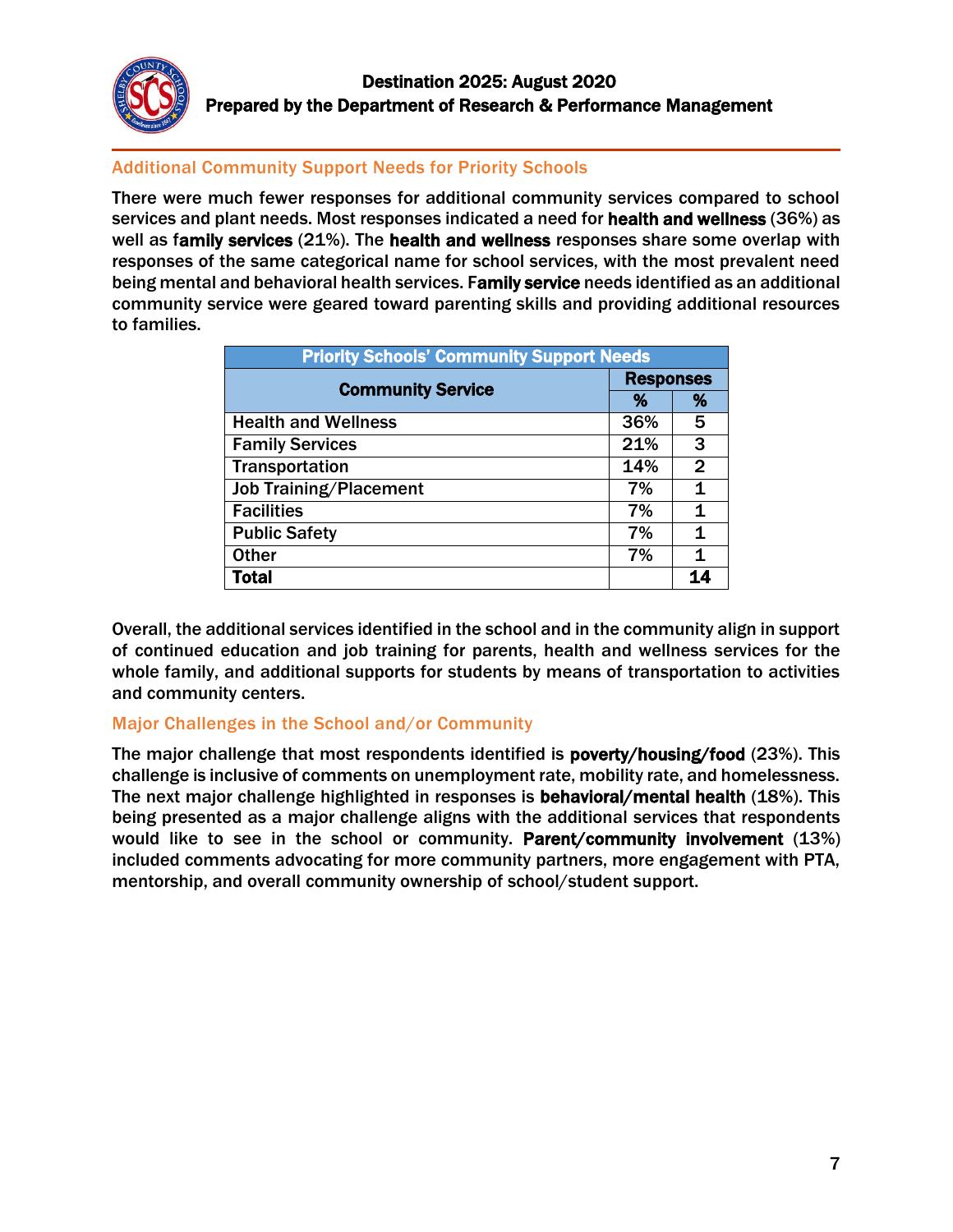

| <b>Priority Schools' Challenges</b>   |                  |                |
|---------------------------------------|------------------|----------------|
| <b>Major Challenges</b>               | <b>Responses</b> |                |
|                                       | %                | n              |
| Poverty/Housing/Food                  | 23%              | 9              |
| <b>Behavioral/Mental Health</b>       | 18%              | 7              |
| <b>Parental/Community Involvement</b> | 13%              | 5              |
| <b>Safety</b>                         | 10%              | 4              |
| Academics/Programs                    | 8%               | 3              |
| <b>Attendance</b>                     | 5%               | $\overline{2}$ |
| <b>Staffing</b>                       | 5%               | $\mathbf{2}$   |
| <b>Technology</b>                     | 5%               | $\overline{2}$ |
| <b>Funding</b>                        | 3%               | 1              |
| <b>Transportation</b>                 | 3%               | 1              |
| <b>Recruitment</b>                    | 3%               | 1              |
| <b>Other</b>                          | 10%              | 4              |
| <b>Total</b>                          |                  | 40             |

## District Recommendations

Several District teams identified current initiatives and plans for next steps that address stakeholders' feedback on specific areas that need improvement, including school-level experiences, district-level experiences, and community perceptions.

## Improve School-Level Experiences

## Current Initiatives

- Continuous focus on customer service with Customer Service WORKS program
- Communications PROs have increased social media presence and positive storytelling at the school level
- Continuous collaboration between FACE and Schools & Leadership Office to support feeder patterns
- Increased focus on SEL and discipline practices along with parental involvement in these processes
- Development of communications tool kits for principals to share important information and updates with parents

#### Next Steps

- Customer Service WORKS continue to implement school-based customer service recognition programs inclusive of recommendations and rated service experiences
- Ensure customer service training occurs throughout the year
- Continue the PRO initiative
- Continue to provide principals with communications tool kits to ensure consistent messaging across all schools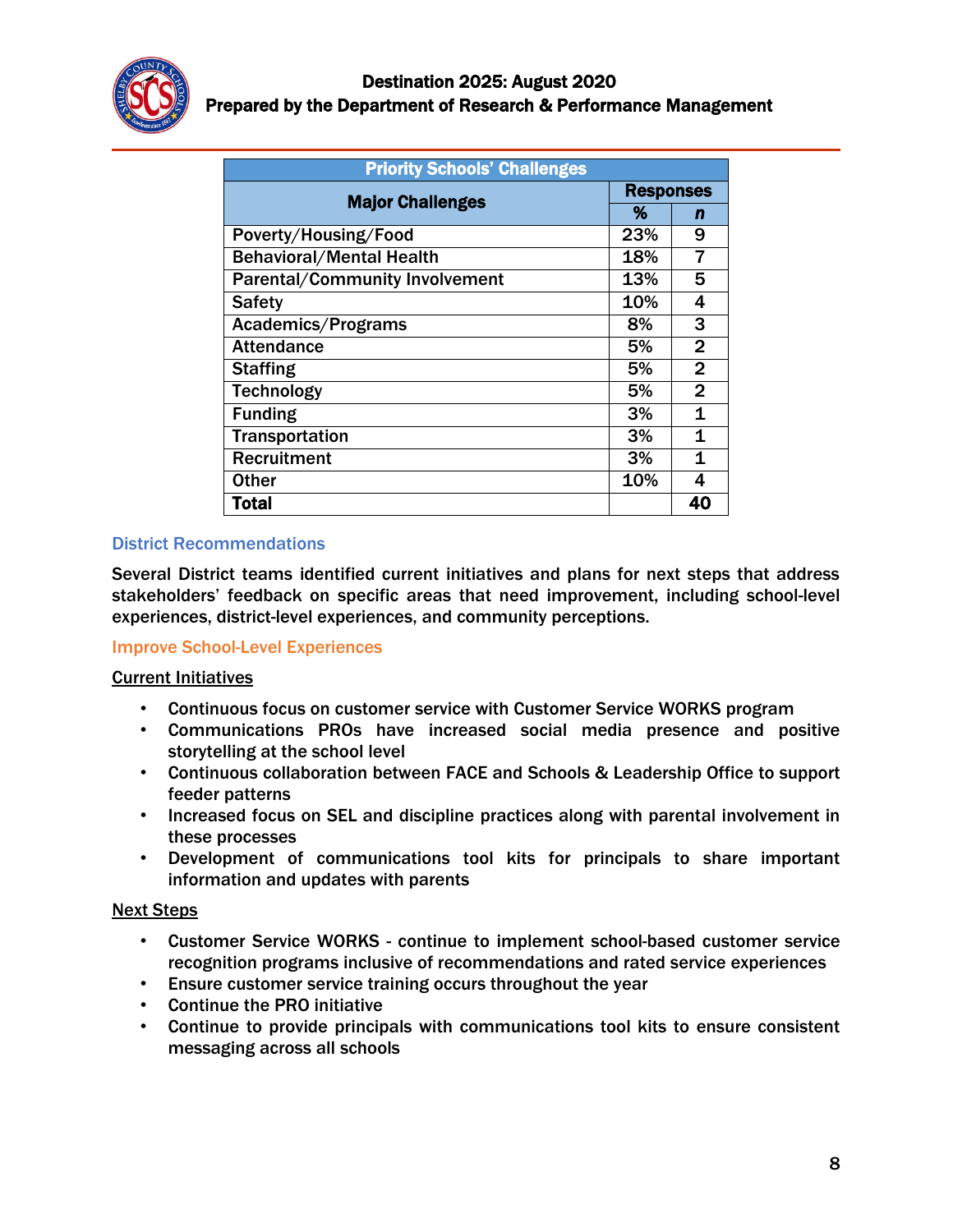

### Improve District-Level Experiences

#### Current Initiatives

- Development of Spotlight 901 webpage to share best practices of schools
- Increased cross-collaboration between teams to provide families with resources during school closure (e.g., instructional packets, meals, SEL supports)
- Increased awareness of community events
- Intentional focus on consistent District and community-wide messaging
- Feedback opportunities for all stakeholders regarding major District decisions (e.g., surveys, student input sessions, listening sessions– sponsored by Student Affairs & FACE)
- Expanded resource page with addition of community information

#### Next Steps

- Increased support from the Parent Welcome Center
- Continue to tell our story as Shelby County Schools utilizing all platforms
- Create additional ways to receive stakeholder feedback and engage the community virtually (e.g., virtual community chat, online trainings)
- Resource Page strengthen resource pages on District sites to support families' academic and non-academic needs as well as bolster available content for community partners and other stakeholders' commitment to advancing District initiatives

#### Improve Community Perceptions

#### Current Initiatives

- Ensuring collaboration efforts with community partners align with the needs, vision, and goals of SCS
- Expanding outreach efforts on District social media platforms (e.g., Facebook, Twitter, Instagram) and outlets (e.g., 88.5FM, C19TV, website) to keep the community informed
- Consistent messaging and updates directly from Superintendent Ray each week
- Involving community leaders in planning and decision-making task forces
- Partnership Listing (business, non-profit, and faith-based community partnerships)

#### Next Steps

- Enhance the alignment of community partner support with SCS needs using our partnership with the Harvard Government Performance Lab
- Partnership List continue to implement Adopt-a-School Partnership programs for schools with special attention to high-need Priority schools and expand distribution of District announcements (e.g., Superintendent's Weekly Address) to include key partnership organizations
- Multicultural Services expand partnerships with key providers of multicultural and multilingual supports within the community to ensure open communication channels for families and other stakeholders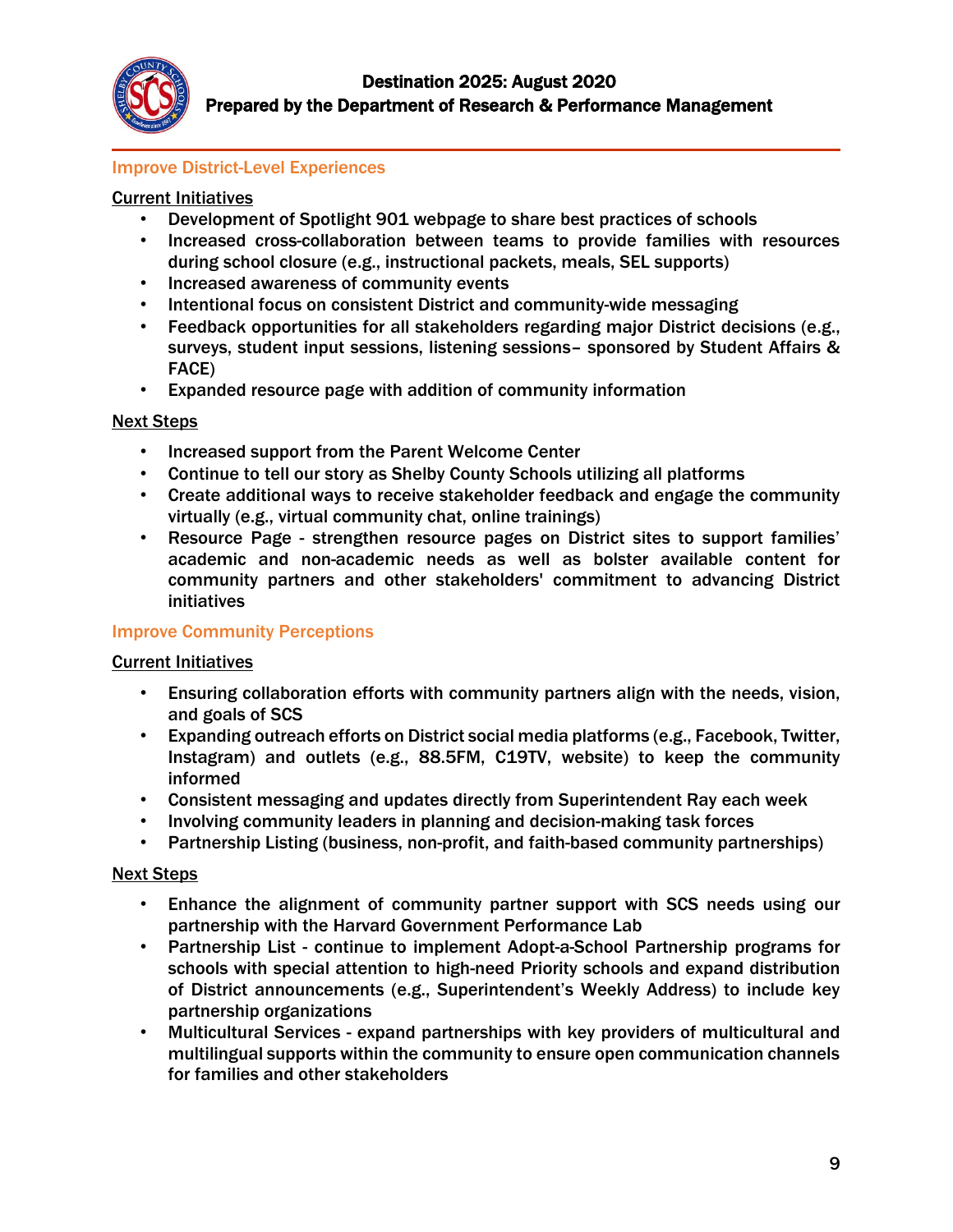

### APPENDIX A: Parents' Explanations for Maybe/Not Intending to Re-Enroll Students in SCS Next Year<sup>5</sup>

#### Key Themes

- Concerns around COVID-19 and re-entry into schools during the pandemic
- Academic quality
- Poor experience with staff and teachers

## Concerns Stemming from the Global Pandemic

Over half of all respondents who gave an explanation cited the pandemic as a reason for possibly not re-enrolling. Comments ranged from worry about children and staff getting sick or transmitting the virus to how virtual schooling will be managed.

- I am not sure about sending my kids to school, because of the pandemic, I believe, in my opinion, you should wait more time before reopening the schools. *[Original comment in Spanish6: No tengo la seguridad de mandar a los niños a la escuela, por el problema de la pandemia, creo en mi opinión, debieran esperar más tiempo antes de reabrir las escuelas.]*
- Considering homeschooling as the option of 6+ hours per day of virtual learning with no flexibility is not age appropriate.
- My son is in kindergarten, so if SCS goes to all online instruction or a hybrid model that I cannot accommodate with my job, I will have to look at private school options.
- Until this pandemic is contained and controlled, my child will not attend.
- Our school is overcrowded, and I can't imagine how it can be made safe for that many children to be in the building together until we have a vaccine for Coronavirus.
- My son's immune system isn't as strong as other kids, I'm not putting him at a bigger risk by sending him…
- Undecided for the upcoming year. My main concern is the safety of my child during this pandemic.
- The District is putting students and teachers lives in danger returning to physical campus thus lack of concern for students and employees.
- Only in a virtual setting for the 1st semester and after that according to what is happening based on Covid-19 in Shelby County.

## Academic Quality

 $\overline{a}$ 

Parents who are considering not re-enrolling their child with SCS were looking into alternative schooling options due to the academic quality they felt their child received in Shelby County Schools.

<sup>&</sup>lt;sup>5</sup> Eighty-four percent (747) of parents who responded "maybe" or "no" to the re-enrollment questions provided an explanation.

<sup>6</sup> Translation provided by the ESL, English as a Second Language Department.